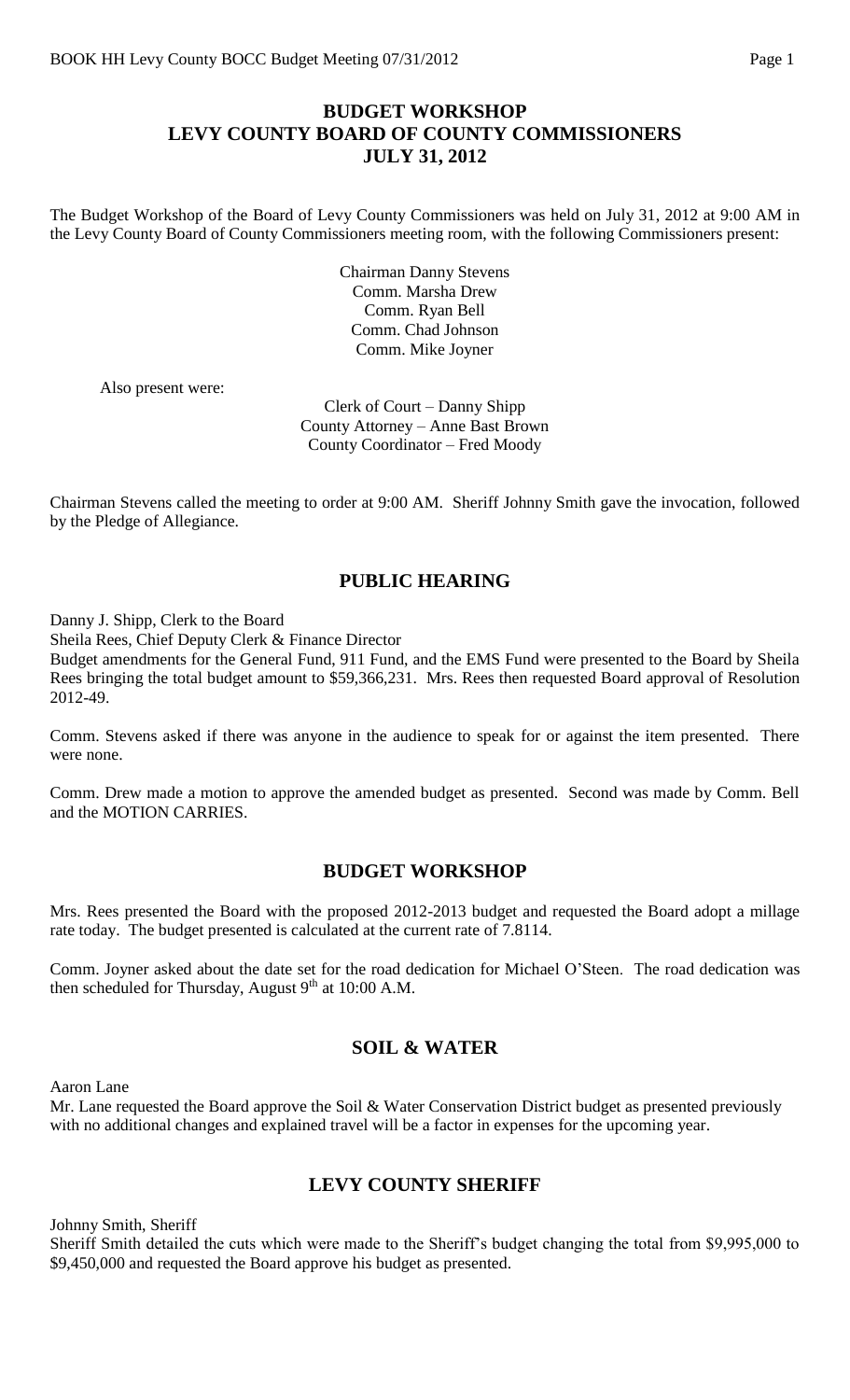# **SUPERVISOR OF ELECTIONS**

Connie Asbell, Supervisor of Elections

Mrs. Asbell requested the Board approve her budget with a reduction of \$12,500 instead of the proposed \$25,000.

## **MERIDIAN BEHAVIORAL HEALTHCARE, INC.**

Maggie Labarta spoke to the Board regarding the budget request for Meridian Behavioral Healthcare, Inc. She requested the Board approve \$61,000, the same as last year rather than the amount proposed by the Board of \$50,000.

## **NSP3 PROGRAM**

Shenley Neely Jeannie Russell, Planning Manager Neighborhood Stabilization Program, Department of Economic Opportunity

Ms. Russell spoke to the Board and suggested they amend the contract with the Neighborhood Stabilization Program to turn over in a sub-recipient contract the 10 state funded housing projects which the county has not been able to complete (5 for resale and 5 for rental) to the Housing Authority Program. If half of the funding for this project has not been expended by March, 2013, the money would have to be turned back over to the State. Transferring management to the Housing Authority will keep the money for these projects in Levy County.

Bob Williams of the Levy County Housing Authority spoke and informed the Board they would be willing to take over management of these 10 housing projects.

The Board agreed by consensus to move forward and work out the details and requirements of turning over management of this project to the Housing Authority.

# **LEVY COUNTY JAIL**

Major Michael Sheffield reported there were four (4) vendors which had responded to the RFP for the Inmate Visitation System and requested the Board schedule a date for interviews.

The Board agreed to schedule interviews with each of the vendors on August  $7<sup>th</sup>$  beginning at 11:00 A.M.

# **CLERK OF COURT**

Danny J. Shipp, Clerk of Court Mr. Shipp stated he is able to work with his reduced budget which is \$607,024.

# **AG. EXTENSION OFFICE**

Mr. Fuller spoke to the Board regarding his budget concerning the line item for Commissions, Fees and Other Costs.

## **LIBRARY**

Ms. Brasher spoke to the Board regarding her budget and changing one part-time employee to full-time.